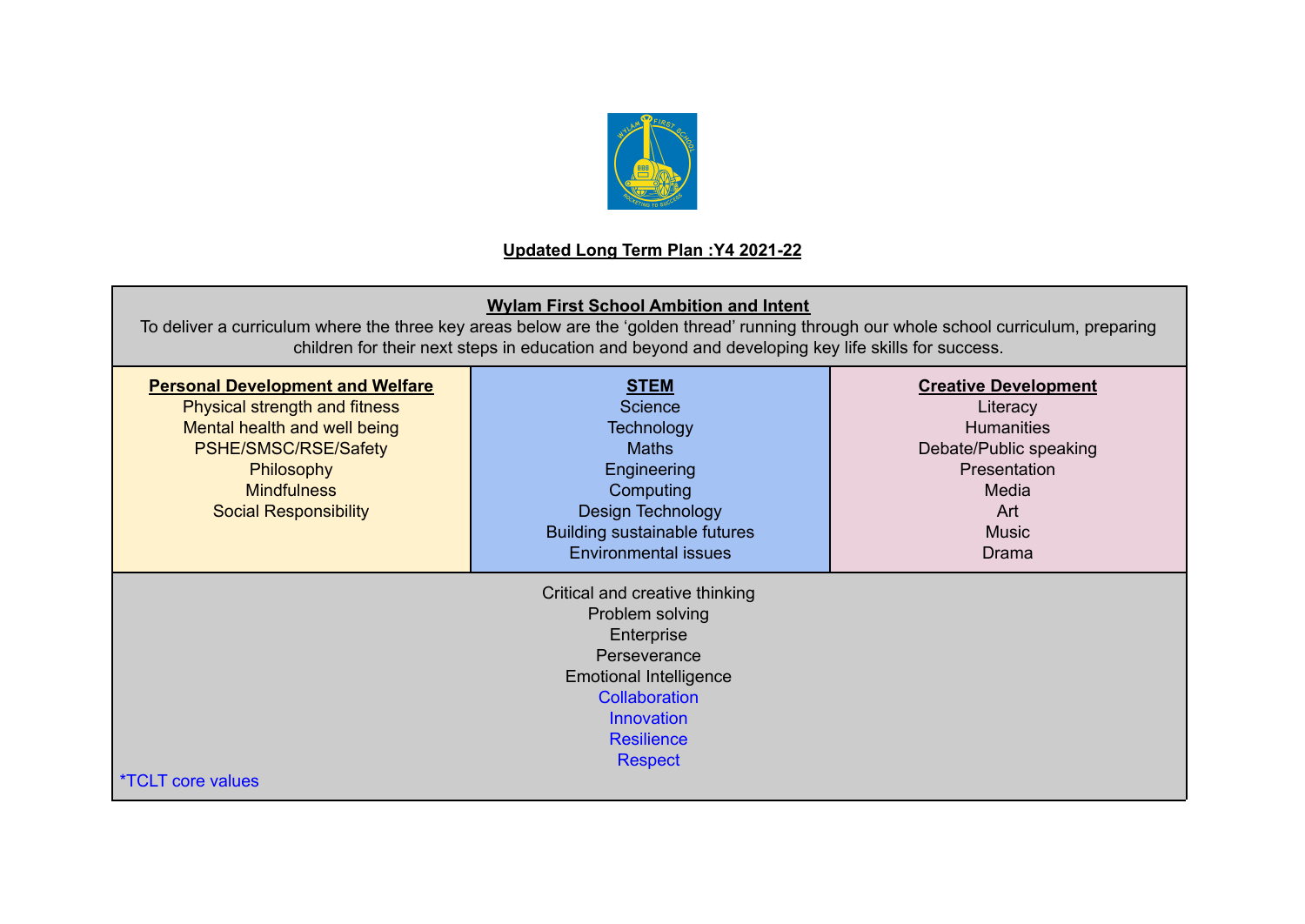|                             | <b>Autumn 1</b>                                                                                                                                                                                               | <b>Autumn 2</b>                                                                                                                                                          | <b>Spring 1</b>                                                                                                                            | <b>Spring 2</b>                                                                                                                        | <b>Summer 1</b>                                                                                    | <b>Summer 2</b>                                                                              |
|-----------------------------|---------------------------------------------------------------------------------------------------------------------------------------------------------------------------------------------------------------|--------------------------------------------------------------------------------------------------------------------------------------------------------------------------|--------------------------------------------------------------------------------------------------------------------------------------------|----------------------------------------------------------------------------------------------------------------------------------------|----------------------------------------------------------------------------------------------------|----------------------------------------------------------------------------------------------|
|                             |                                                                                                                                                                                                               |                                                                                                                                                                          |                                                                                                                                            |                                                                                                                                        | <b>Y4 Residential</b>                                                                              |                                                                                              |
| Overarching<br><b>Topic</b> | Anglo-Saxons<br><b>Invaders and Settlers</b>                                                                                                                                                                  | <b>Wild World</b><br>Flood, famine,<br><b>Earthquakes and</b><br>eruptions                                                                                               | World War 2 - The Battle of Britain and<br>impact on the local area                                                                        |                                                                                                                                        | <b>Tyne Valley and the</b><br>Wider World -<br>Industrial/Engineeri<br>ng past<br>Heritage Project | <b>Building Bridges</b><br>Study of the local<br>area - Geography                            |
| Literacy                    | Talk 4 Writing<br>Instructions<br><b>Explanation texts</b><br>Poetry - Beowulf<br>Kennings<br>Other cultures<br>Spellings Grammar<br>(Ongoing)<br>The Iron Man: Ted<br>Hughes<br>Beowulf: Michael<br>Morpurgo | Talk 4 Writing<br><b>Stories</b><br>(Imaginary Worlds)<br>Poetry<br>Persuasive writing and<br>public speaking                                                            | Talk 4 Writing<br>Stories (WW2<br>stories)<br>Other cultures<br>Information texts<br>(Diaries)<br>Poetry<br>Lit Film Fest WW2<br>animation | Talk 4 Writing<br><b>Stories</b><br>Poetry<br>Newspaper Reports                                                                        | Talk 4 Writing<br><b>Stories</b><br><b>Issues</b><br><b>Newspaper Reports</b><br>Poetry            | Talk 4 Writing<br>Persuasive Writing<br><b>Information Text</b><br>Poetry                    |
| <b>Texts</b>                | The Iron Man<br>Beowulf: Michael<br>Morpurgo                                                                                                                                                                  | The Little Boat -<br>Journey Story<br>(Literacy Shed) (T4W)<br>The Hobbit (class text/<br>use for extracts in<br>literacy lessons)<br>Litfilm fest - Pupil<br>Parliament | The Tunnel - Pie<br>Corbett<br>(Transformation<br>story, T4W)<br>The Silver Sword<br>(Class text)                                          | WW2 cont into<br>Literacy<br>The Day My Life<br>changed forever -<br>Evacuation short<br>story. (T4W)<br>Friend or Foe (Class<br>text) | <b>Street Child (Class</b><br>text)                                                                | Kidnapped (T4W<br>Adventure Story)<br>The Lion The Witch<br>and The Wardrobe<br>(Class text) |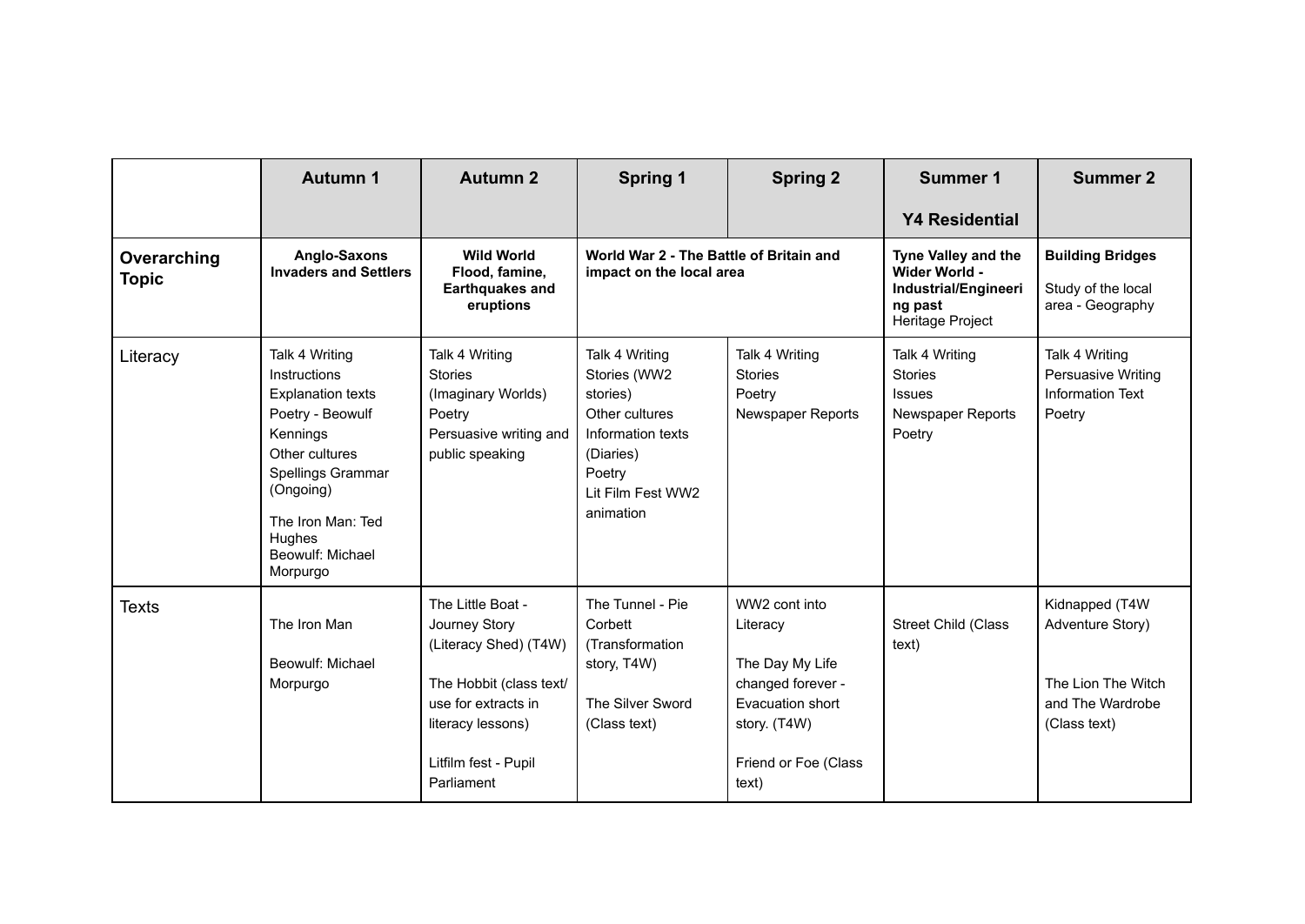| Geography | <b>Flood and Famine</b><br>Flood and Famine<br>Physical geog: learn<br>about rivers, coasts,<br>mountains/hills and the<br>water cycle<br>Understand how<br>topographical features<br>can change over time eg<br>coast line erosion/flood<br>Study places suffering<br>flood and famine due to<br>geographical location eg<br>The Gambia, Uk floods?<br>Discuss global warming/<br>climate change in simple<br>terms. How is it<br>contributing to flood and<br>famine? What can we do<br>to help?<br>Look at different<br>landscapes (coast/inland)<br>Are weather patterns<br>effected by the<br>landscape? Learn that<br>altitude affects<br>temperature eg Alston is<br>highest town in England.<br>Compare average | Locate countries in<br><b>Europe</b><br>Focus on locating<br>countries involved in the<br>war and their location<br>on a map. | <b>Fieldwork Study</b><br>In North East<br>Design guestions and<br>studies to conduct in the<br>local area.<br>Read & understand 8<br>points of a compass<br>Use 4 and 6 figure grid<br>references on OS maps<br>of Wylam over the<br>centuries/decades<br>locate key features<br>(bridge, road, path,<br>wood, train, road, hill,<br>hospital, post office etc)<br>Learn some of the<br>symbols and use on<br>own maps. | <b>UK study: The North</b><br><b>East - The River Tyne</b><br>Similarities/differences<br>in physical geography<br>in North East eq.<br>Similarities/differences<br>in human geography<br>in North East eq:<br>All the major urban<br>areas(Newcastle and<br>Middlesborough)are<br>more populated and<br>better connected (eg<br>roads, transport, wifi)<br>than the rural areas.<br>Major settlements are all<br>close to water (sea/river)<br>Why?(covered in detail<br>in $Y3)$<br>Key landmarks: bridges,<br>Angel of the North.<br>Trip to Newcastle City.<br>Patterns of land use in<br>north east: identify and<br>describe how the land<br>has been used over<br>time. How has the<br>landscape been<br>affected? eg by |
|-----------|-------------------------------------------------------------------------------------------------------------------------------------------------------------------------------------------------------------------------------------------------------------------------------------------------------------------------------------------------------------------------------------------------------------------------------------------------------------------------------------------------------------------------------------------------------------------------------------------------------------------------------------------------------------------------------------------------------------------------|-------------------------------------------------------------------------------------------------------------------------------|--------------------------------------------------------------------------------------------------------------------------------------------------------------------------------------------------------------------------------------------------------------------------------------------------------------------------------------------------------------------------------------------------------------------------|---------------------------------------------------------------------------------------------------------------------------------------------------------------------------------------------------------------------------------------------------------------------------------------------------------------------------------------------------------------------------------------------------------------------------------------------------------------------------------------------------------------------------------------------------------------------------------------------------------------------------------------------------------------------------------------------------------------------------------|
|           |                                                                                                                                                                                                                                                                                                                                                                                                                                                                                                                                                                                                                                                                                                                         |                                                                                                                               |                                                                                                                                                                                                                                                                                                                                                                                                                          |                                                                                                                                                                                                                                                                                                                                                                                                                                                                                                                                                                                                                                                                                                                                 |
|           | temperatures in Alston<br>with Newcastle. Is the<br>countryside colder than<br>cities ? Why?<br>Describe and understand<br>key aspects of volcanos<br>and earthquakes                                                                                                                                                                                                                                                                                                                                                                                                                                                                                                                                                   |                                                                                                                               |                                                                                                                                                                                                                                                                                                                                                                                                                          | industries, transport<br>links, shopping,<br>mining, reservoirs<br>Learn how and why<br>human and physical<br>features of the<br>landscape change over<br>time eg closure of Swan<br>Hunter ship building and<br>the coal mines. Or<br>regeneration of Whitley<br>Bay's Spanish City,<br>Westoe Colliery,<br>S. Shields.<br>Record and collect data                                                                                                                                                                                                                                                                                                                                                                             |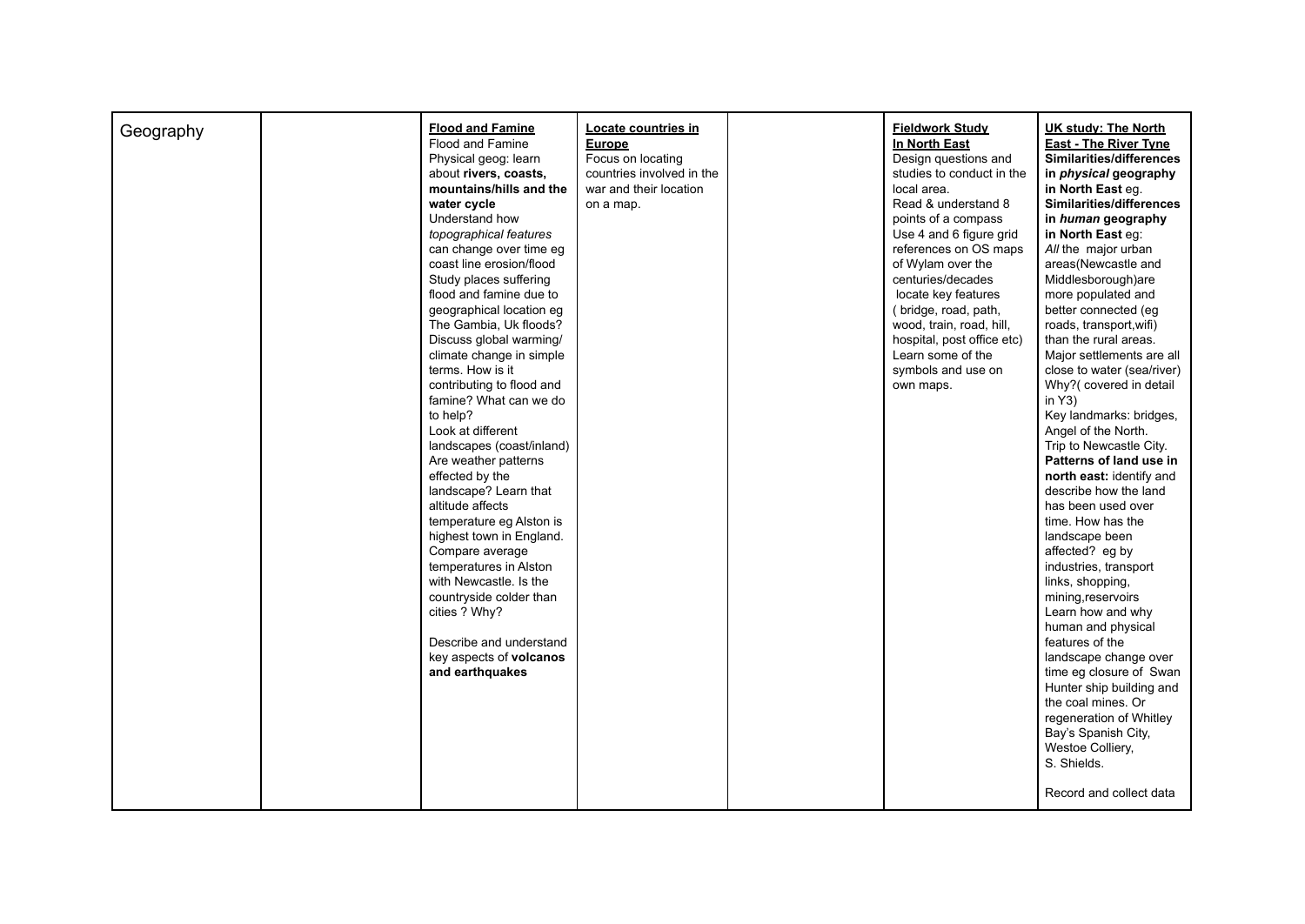|         |                                                                                                                                                                                                                                                                                                                                                                                                                                                                                                                                                                                                                                                              |                                                |                                                                                                                                                                                                                                                                                                                                                                                                                                                                                                                             |                                           |                                                                                                                                                                                                                                                                                                                                                                                                                                                                                                                                                                                                                                                                                                                                 | eg traffic survey at<br>different times, on paper,<br>ipod touch, camera etc.<br>Present data in<br>appropriate ways using<br>keys to make data<br>clearer.<br>Draw conclusions from<br>data.<br>Design questions and<br>studies to conduct in the<br>local area. |
|---------|--------------------------------------------------------------------------------------------------------------------------------------------------------------------------------------------------------------------------------------------------------------------------------------------------------------------------------------------------------------------------------------------------------------------------------------------------------------------------------------------------------------------------------------------------------------------------------------------------------------------------------------------------------------|------------------------------------------------|-----------------------------------------------------------------------------------------------------------------------------------------------------------------------------------------------------------------------------------------------------------------------------------------------------------------------------------------------------------------------------------------------------------------------------------------------------------------------------------------------------------------------------|-------------------------------------------|---------------------------------------------------------------------------------------------------------------------------------------------------------------------------------------------------------------------------------------------------------------------------------------------------------------------------------------------------------------------------------------------------------------------------------------------------------------------------------------------------------------------------------------------------------------------------------------------------------------------------------------------------------------------------------------------------------------------------------|-------------------------------------------------------------------------------------------------------------------------------------------------------------------------------------------------------------------------------------------------------------------|
| History | <b>The Romans</b><br>Study the Roman Empire<br>& Conquest of GB.<br>Julius Caesar' attempted<br>invasion in 54-5 BC.<br>The Roman Empire by<br>AD42 and the power of its<br>army.<br>The successful invasion<br>by Claudius.<br>Roman conquest in GB,<br>including the construction<br>of Hadrian's Wall<br>Identify and give reasons<br>for different ways in which<br>the past is represented.<br>Eg to show someone as a<br>brave hero<br>Distinguish between<br>different sources of<br>historical evidence -<br>compare different<br>versions of the same<br>story. Eg Boudica<br>Identify and understand<br>the reasons for and<br>results of people's | Roman History<br>continued through<br>literacy | WW2 - Battle of<br><b>Britain</b><br>(a study of British<br>history that extends<br>pupils' chronological<br>knowledge beyond<br>1066)<br>Why and when WW2<br>began<br>Allied forces<br>Key events eg<br>The Blitz<br>Evacuation<br>Battles eg<br>The Battle of<br>Britain(significant event<br>that changed british<br>history)<br>Planes & Weapons<br>Air raid preparation<br>Propaganda<br><b>Spies</b><br>The Home Front<br>Rationing<br>Women & children<br>Jobs at home<br>Plot main events of the<br>class timeline. | (WW2 work<br>cont'd through<br>literacy). | <b>Tyne Valley and</b><br>the Wider World<br><b>Fieldwork Study</b><br>In North East (Geog)<br>Study a local site or<br>aspect of history<br>which is significant in<br>the North East<br>Make links where<br>appropriate with the<br>historical past of the<br>North East in particular<br>the demise of it's<br>amazing industrial past<br>and how that has<br>impacted on the<br>landscape of today.<br>Consider how the<br>invention of the steam<br>engine was a significant<br>local achievement that<br>changed the course of<br>British national and also<br>international history.<br>Consider the<br>Importance of Points<br>Bridge, Stephenson<br>and Wylam in the<br>industrial revolution<br>and Victorian Britain |                                                                                                                                                                                                                                                                   |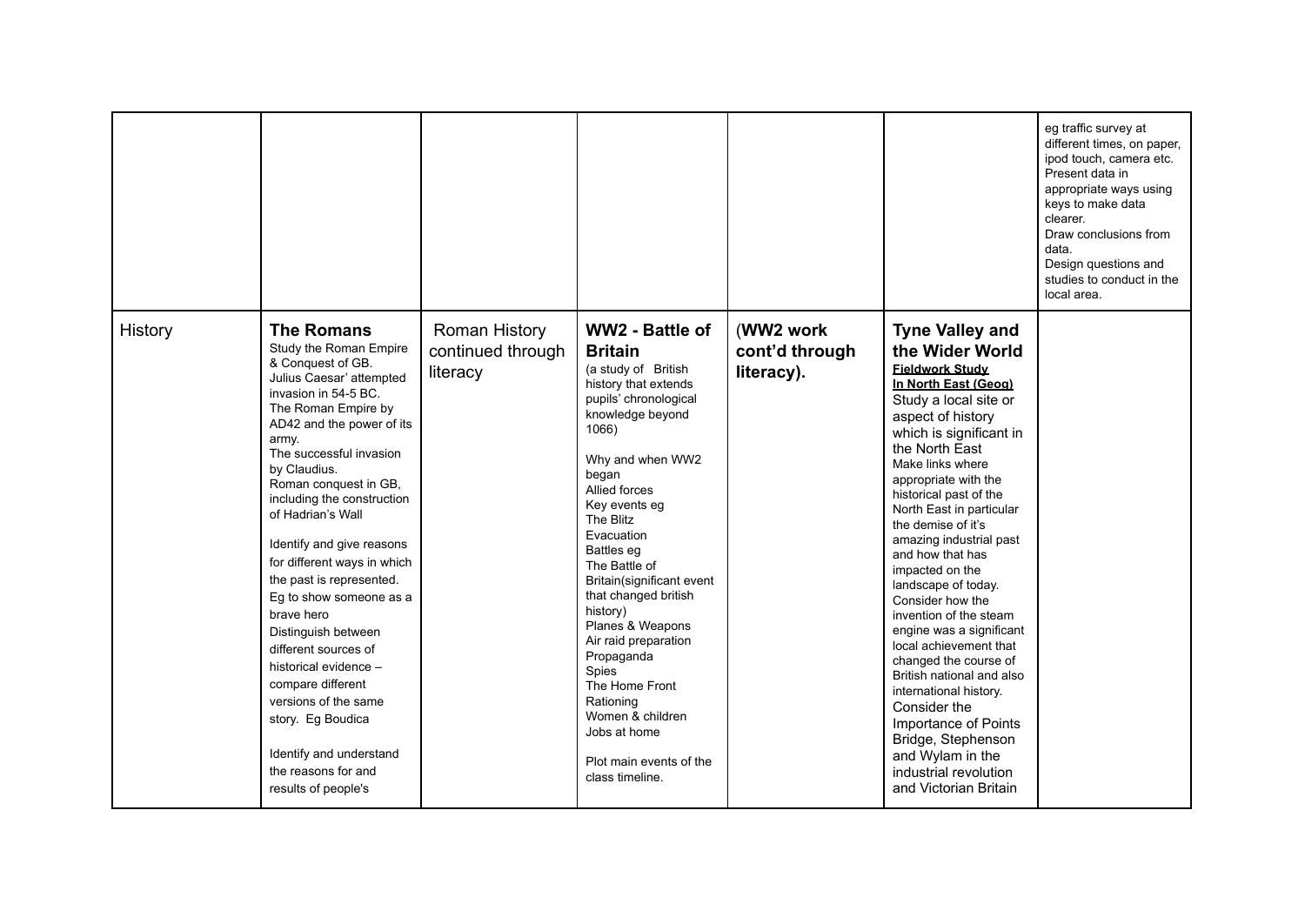| actions. eg                                         | Identify links between                             | Another example                              |  |
|-----------------------------------------------------|----------------------------------------------------|----------------------------------------------|--|
| invading/conquering                                 | and consequences of                                | could be Cragside                            |  |
| other nations                                       | events in WW2.                                     | Estate owned by                              |  |
|                                                     | Look at the evidence                               | William Armstrong<br>(inventor). First house |  |
| Communicate historical                              | available . Use historical                         | in world to be                               |  |
| knowledge through:                                  | skills to begin to                                 | powered by                                   |  |
| Discussion Drawing                                  | evaluate the usefulness                            | hydroelectricity                             |  |
| pictures Drama/role                                 | of different sources of                            |                                              |  |
| play Making models                                  | information                                        |                                              |  |
| Writing ICTetc                                      | Identify potential bias                            |                                              |  |
|                                                     | and the possible                                   |                                              |  |
| (Consider change, cause,<br>similarity/difference & | underlying motivations                             |                                              |  |
| significance in history                             | behind the bias.                                   |                                              |  |
| lessons)British                                     | Consider alternative                               |                                              |  |
| Resistance eg Boudica                               | viewpoints and their<br>validity.                  |                                              |  |
| The Romanisation of                                 |                                                    |                                              |  |
| Britain: study sites such                           | Use available evidence                             |                                              |  |
| as Housesteads,<br>Vindolanda, Chesters,            | to build up a detailed                             |                                              |  |
| Brocolitia.                                         | picture of life in                                 |                                              |  |
| Study the impact of                                 | war-time. Study a day in                           |                                              |  |
| technology, culture and                             | the life of either a child,<br>woman or soldier in |                                              |  |
| beliefs, including early                            | detail.                                            |                                              |  |
| Christianity                                        |                                                    |                                              |  |
| Roman Art and Culture                               | Communicate historical                             |                                              |  |
|                                                     | knowledge through:                                 |                                              |  |
| School Trip:                                        | Discussion Drawing                                 |                                              |  |
| Vindolanda Roman Site                               | pictures Drama/role                                |                                              |  |
| Look at real artefacts                              | play Making                                        |                                              |  |
| from the Roman period -                             | models Writing                                     |                                              |  |
| museum exhibition of                                | ICTetc                                             |                                              |  |
| artefacts found on the                              |                                                    |                                              |  |
| site. Includes, weapons,                            | Possible school trip to                            |                                              |  |
| coins, armour, stored                               | the Discovery Museum                               |                                              |  |
| food, jewellery, clothing.                          | or Eden Camp                                       |                                              |  |
| Explore the remains of                              | (Yorkshire)                                        |                                              |  |
| the Roman Village and                               |                                                    |                                              |  |
| imagine what life was like                          |                                                    |                                              |  |
| in Roman times.                                     |                                                    |                                              |  |
|                                                     |                                                    |                                              |  |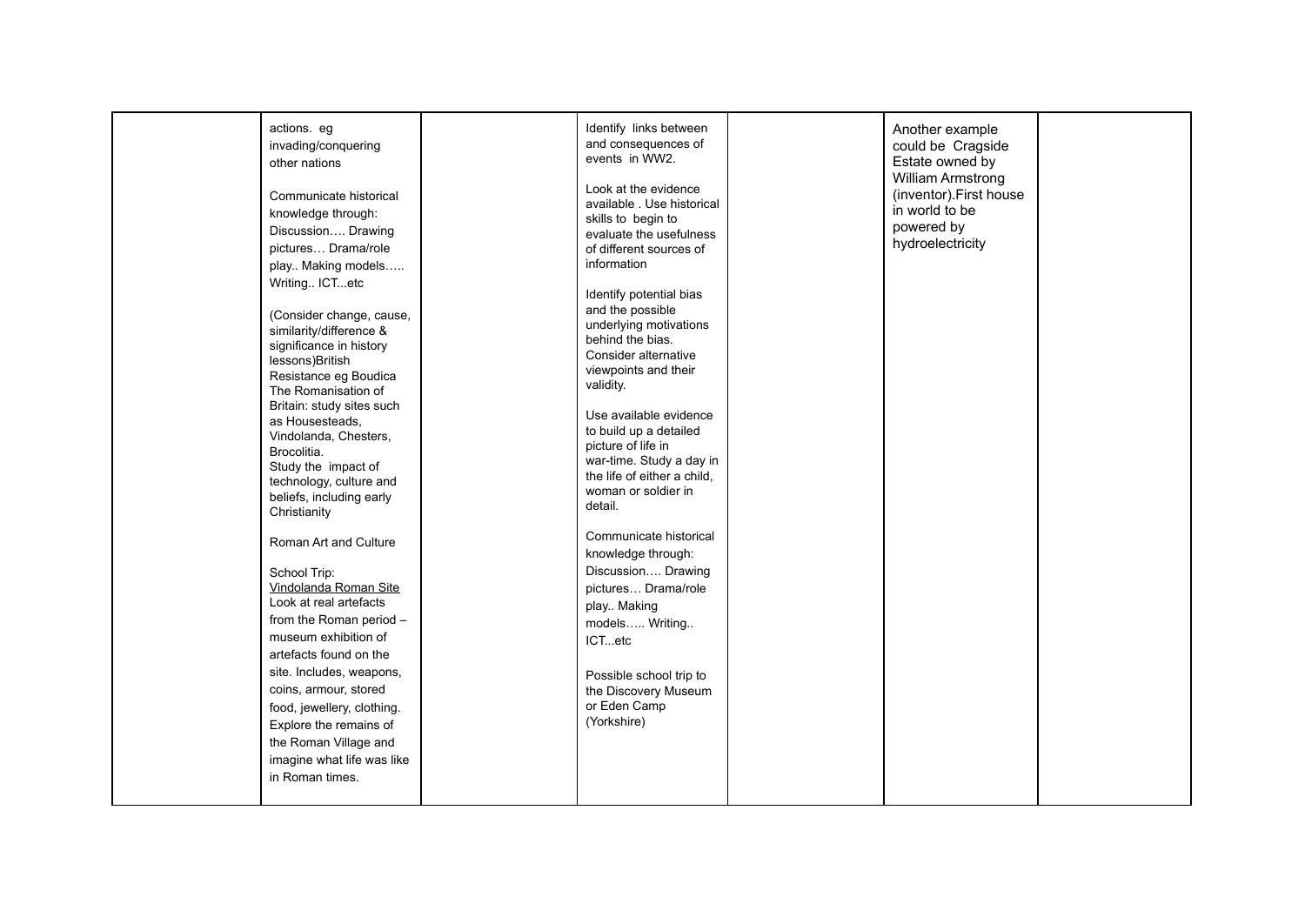|         | <b>The Anglo</b>                                  |                   |                 |                         |                    |       |
|---------|---------------------------------------------------|-------------------|-----------------|-------------------------|--------------------|-------|
|         | <b>Saxons</b>                                     |                   |                 |                         |                    |       |
|         | Understand Britian was                            |                   |                 |                         |                    |       |
|         | like between the Romans                           |                   |                 |                         |                    |       |
|         | leaving Britian and Anglo                         |                   |                 |                         |                    |       |
|         | Saxon invasion.                                   |                   |                 |                         |                    |       |
|         | Know why the Anglo                                |                   |                 |                         |                    |       |
|         | Saxons wanted to invade                           |                   |                 |                         |                    |       |
|         | Britain- explore and name                         |                   |                 |                         |                    |       |
|         | the push and pull factors                         |                   |                 |                         |                    |       |
|         | to why.                                           |                   |                 |                         |                    |       |
|         | Understand who the                                |                   |                 |                         |                    |       |
|         | Anglo Saxons where and                            |                   |                 |                         |                    |       |
|         | where they came from.                             |                   |                 |                         |                    |       |
|         | Know that they were                               |                   |                 |                         |                    |       |
|         | made up of Angles,                                |                   |                 |                         |                    |       |
|         | Saxons, Geats and Jutes.<br>Know where different  |                   |                 |                         |                    |       |
|         | nations decided to settle                         |                   |                 |                         |                    |       |
|         | in Britain.                                       |                   |                 |                         |                    |       |
|         |                                                   |                   |                 |                         |                    |       |
|         | Know how Anglo Saxons                             |                   |                 |                         |                    |       |
|         | changed how Britain was<br>organised and ruled in |                   |                 |                         |                    |       |
|         | Kingdoms and recognise                            |                   |                 |                         |                    |       |
|         | the similarities to our                           |                   |                 |                         |                    |       |
|         | English Counties. Label                           |                   |                 |                         |                    |       |
|         | maps.                                             |                   |                 |                         |                    |       |
|         |                                                   |                   |                 |                         |                    |       |
|         | Begin to look at how                              |                   |                 |                         |                    |       |
|         | Anglo Saxon's lived in                            |                   |                 |                         |                    |       |
|         | Britian. Link to Computing                        |                   |                 |                         |                    |       |
|         | Curriculum.                                       |                   |                 |                         |                    |       |
| Science | States of Matter;                                 | Habitats and Food | Human teeth and | <b>STEM</b>             | Electricity        | Sound |
|         | solid/liquid/gas &                                | Chains            | their different | <b>Primary Engineer</b> | Appliances, making |       |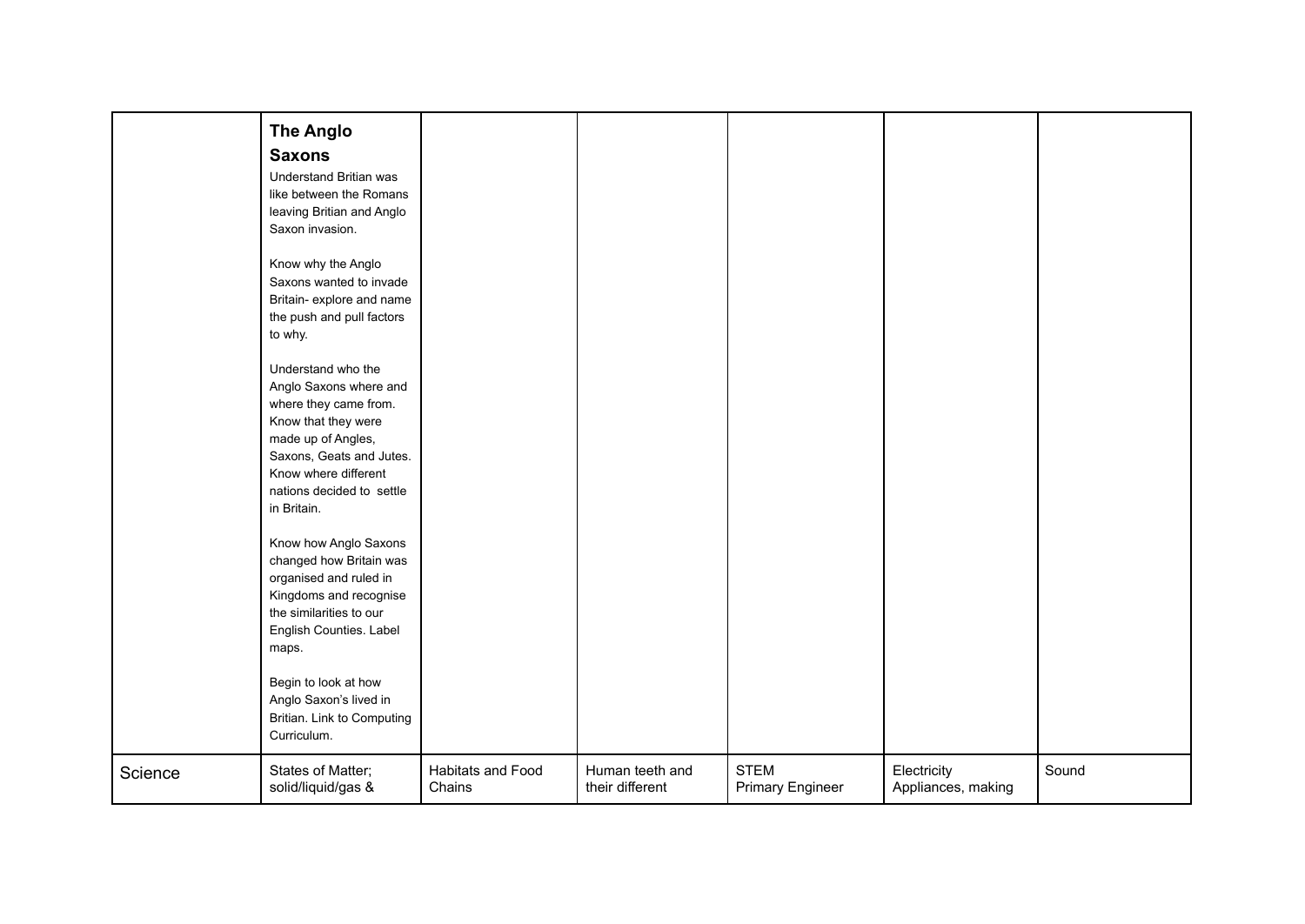|           | changes of state<br>caused by<br>temperature. Identify<br>part played by<br>evaporation and<br>condensation in the<br>water cycle.<br>Demonstrate that the<br>rate of evaporation is<br>dependant on<br>temperature | Construct and<br>interpret a variety of<br>food chains,<br>identifying producers,<br>predators and prey | functions. The<br>digestive system in<br>humans                       |                                                                                                                                               | electrical circuits in<br>series naming cells,<br>wires, bulbs,<br>batteries, switch &<br>buzzer<br>Conductors &<br>insulators |                                                                                                                   |
|-----------|---------------------------------------------------------------------------------------------------------------------------------------------------------------------------------------------------------------------|---------------------------------------------------------------------------------------------------------|-----------------------------------------------------------------------|-----------------------------------------------------------------------------------------------------------------------------------------------|--------------------------------------------------------------------------------------------------------------------------------|-------------------------------------------------------------------------------------------------------------------|
| Computing | E-Safety<br>I can use<br>advanced features<br>to communicate<br>ideas                                                                                                                                               | E-Safety<br>I can construct<br>databases and<br>use spreadsheets                                        | E-Safety<br>I can make a<br>short film                                | E-Safety<br>I can create<br>animations<br>I can create text.<br>images and<br>sounds for<br>specific audience<br>and use in a<br>presentation | E-Safety<br>I can code<br>effectively using<br>scratch                                                                         | E-Safety<br>Make and edit a<br>short film<br>CAD - using<br>microsoft word -<br>design 3D block<br>prints for art |
| Art       | Mosaics, their<br>style and<br>materials.                                                                                                                                                                           |                                                                                                         |                                                                       | Creating artwork<br>in the style of<br>propaganda<br>posters                                                                                  | <b>Thomas Bewick</b><br>wood block<br>printing<br>Children create<br>own block<br>printing designs -<br>Links to CAD           |                                                                                                                   |
| DT        | Harvest Festival -<br>Creating<br>vegetable soup<br>and fire cooked<br>bread for the                                                                                                                                | <b>Textiles</b><br>Create a Roman<br>purse<br>- Design and<br>make a bag/purse                          | <b>Food and</b><br><b>Nutrition</b><br>Cooking<br>traditional recipes |                                                                                                                                               | Follow<br>instructions to<br>Construct a<br>fairground with<br>working                                                         | <b>Bridge Project</b><br>Use knowledge of<br>how to<br>strengthen, stiffen<br>& reinforce                         |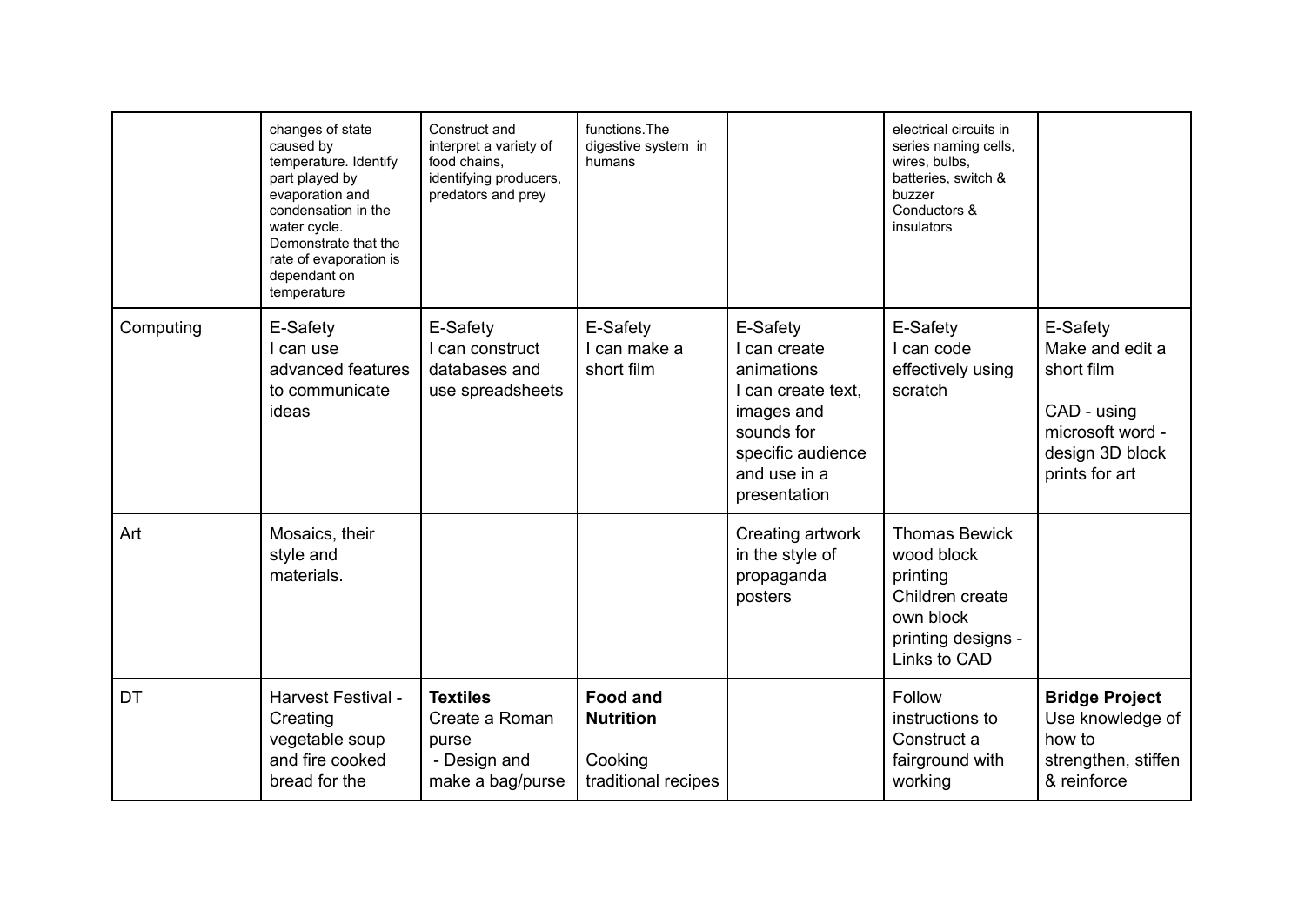|              | celebration<br>Foraging for fruits<br>and berries -<br>create crumbles<br>and apple<br>pressing for juice<br>Looking at the<br>nutritional value of<br>foods - difference<br>between<br>processed and<br>non processed<br>foods<br>Looking at where<br>food comes from<br>and creating<br>recipes<br>Comparing what<br>we eat now with a<br>Roman banquet | - suitable for a<br>specific purpose | from WW2 -<br>understand and<br>apply the<br>principles of a<br>healthy and<br>varied diet.<br>Understand<br>seasonality.<br>Know where and<br>how a variety of<br>ingredients are<br>grown, reared,<br>caught and<br>processed.<br>Create savoury<br>dishes.<br>Links to Dig for<br>Victory |                        | components -<br>Link to Science -<br>(Focused task for<br>DT module) | structures to<br>design and make<br>the strongest<br>bridge<br>Design a circuit to<br>create a light,<br>buzzer, sign for<br>the bridge |
|--------------|-----------------------------------------------------------------------------------------------------------------------------------------------------------------------------------------------------------------------------------------------------------------------------------------------------------------------------------------------------------|--------------------------------------|----------------------------------------------------------------------------------------------------------------------------------------------------------------------------------------------------------------------------------------------------------------------------------------------|------------------------|----------------------------------------------------------------------|-----------------------------------------------------------------------------------------------------------------------------------------|
| <b>Music</b> | <b>Trumpets</b>                                                                                                                                                                                                                                                                                                                                           | <b>Trumpets</b><br>Christmas         | Active music                                                                                                                                                                                                                                                                                 | War songs<br>Vera Lynn | <b>Traditional songs</b>                                             | North east<br>musicians and<br>songs                                                                                                    |
| <b>RE</b>    | <b>Buddhism</b>                                                                                                                                                                                                                                                                                                                                           | People of Faith                      | Christianity                                                                                                                                                                                                                                                                                 | Food and fasting       | Pilgrimages                                                          | The Bible                                                                                                                               |
| <b>PSHE</b>  | Relationships                                                                                                                                                                                                                                                                                                                                             | <b>British Values -</b>              | 'Think Positive'                                                                                                                                                                                                                                                                             | 'One World'            | Relationships                                                        | 'Safety First'                                                                                                                          |